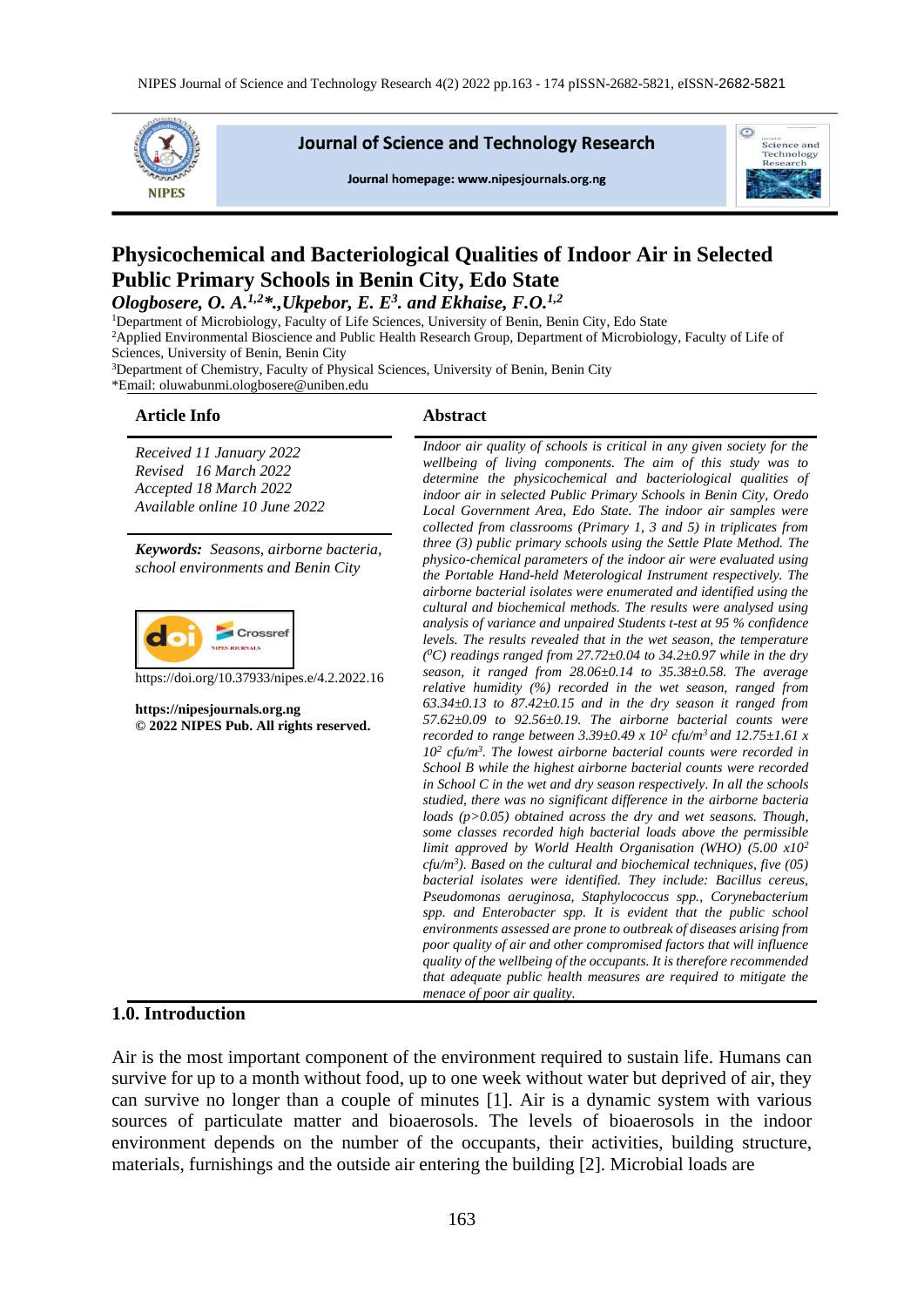significantly affected by the presence of human beings in the built environment [3, 4]. The question is how safe is the air in the surrounding environment where one spends much of his/her time?

Indoor environments are fundamental environmental factors capable of impacting health [5]. The quality of indoor air in terms of microbial contamination in a given space at a given time period is said to be determined by the quality of air entering the space, the number of occupants in the space, their physical activities and resultant aerosol generation, human traffic and the degree of ventilation [6]. Microorganisms are present in both indoor and outdoor environments [7], this can result in adverse health effects particularly respiratory problems [8]. Indoor air pollution such as from dampness and mould, chemicals and other biological agents are major causes of morbidity and mortality worldwide. About 1.5 million deaths each year are associated with the indoor combustion of solid fuels, the majority of which occur among women and children in low-income countries [9].

People spend about 80% - 90% of their time in indoor environments by breathing on average 14 m<sup>3</sup> of air per day [10]. Airborne micro-organisms and/or their components have been documented to be responsible for a variety of health problems such as asthma, rhinitis, sickbuilding syndrome (SBS), infections and many more [11].

Among the indoor microorganisms, some may be pathogenic and could secrete toxic metabolites that can cause allergy and even serious diseases [12]. Human exposure to these airborne microorganisms have been implicated in adverse health effects, infectious diseases, allergic and irritant responses, respiratory problems and hypersensitivity reactions [13].

The increased problem of communicable diseases among school children due to poor hand washing practices and inadequate sanitary conditions remains a concern on the public health agenda in developing countries. The air just like clean portable water is supposed to be human birthright but a contaminated air with pathogenic microbes in the form of aerosolized droplets in the indoor environment is injurious to health.

The school building is part of the structure children needs to pass through as they grow mentally from one stage to another in acquiring academic knowledge. The indoor air quality (IAQ) in school buildings is expected to play a key role in the assessment of the effects of the children personal exposure to air pollution as these children spend at least seven (7) hours or more daily in school [14]. The environmental health status of Nigeria as a developing country is poorly defined in consideration of the fact that, the quality of health is directly related to the quality of the ambient air in indoor and outdoor environment. However, there are no guidelines to assess indoor air quality in Nigeria and no established system to implement the supposed guidelines [15]. The aim of this study was to determine the physicochemical and bacteriological qualities of indoor air in selected Public Primary Schools in Benin City, Oredo Local Government Area, Edo State.

#### **2.0. Methodology**

#### **Study Sites**

The study was carried out in Benin City, Oredo Local Government Area. Benin City is located on longitude  $60^{\circ}$  20' 0" North, latitude 05 $^{\circ}$  38' 0" East with a mass of 19,794 km<sup>2</sup>. It has a population of about 1, 147, 188 people. Schools assessed had the following coordinates: School A; N06<sup>0</sup> 18.609' E005<sup>0</sup> 36.362', School B; N06<sup>0</sup> 19808' E005<sup>0</sup> 36.972', School C; N06<sup>0</sup> 20.739' E005<sup>0</sup> 37.816'.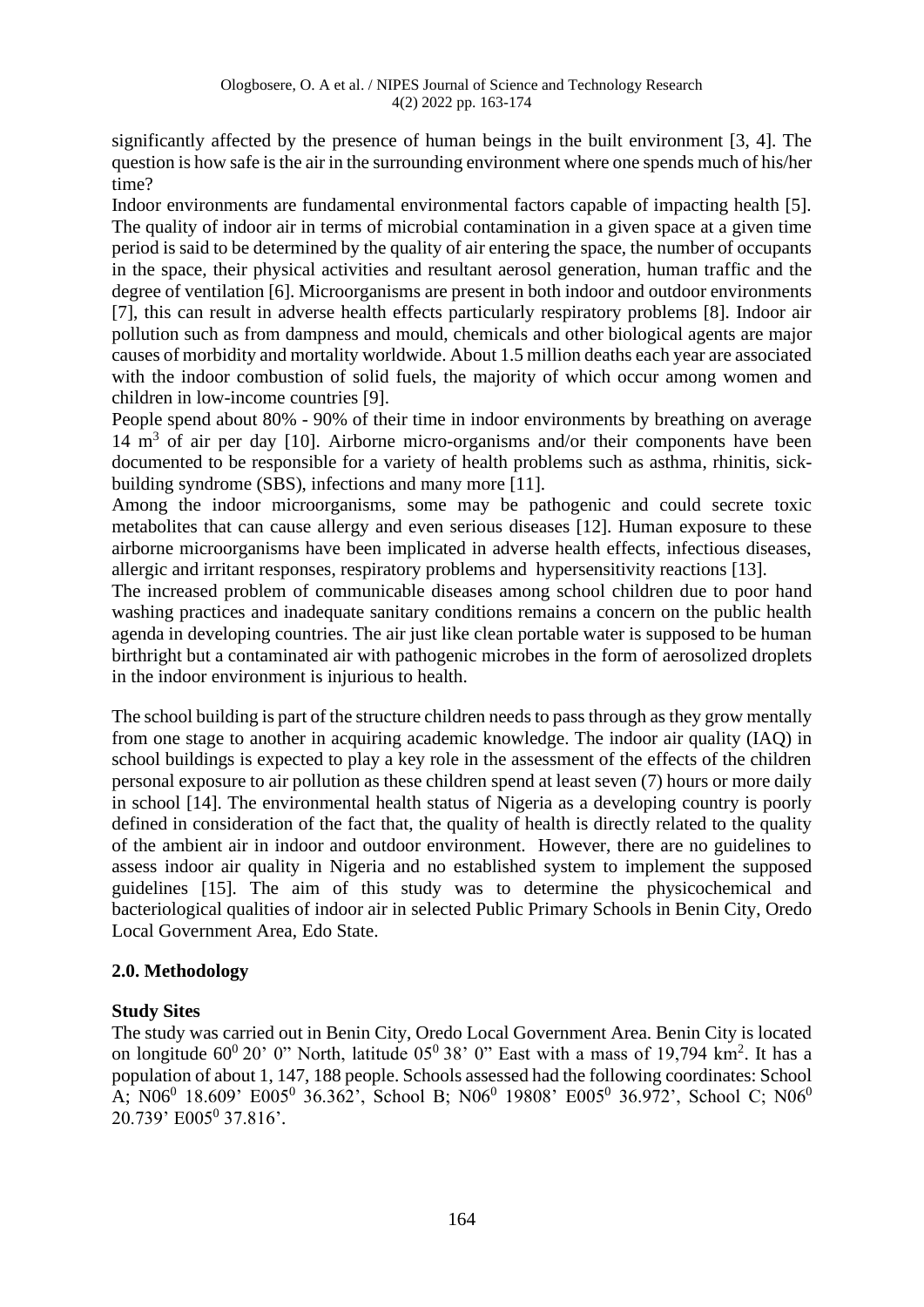## **2.1. Sample collection/procedure**

Airborne bacterial samples were collected using the Passive Air Sampling Technique, the Settle Plate Method using 90 mm diameter of Petri dishes. The sampling height was 1 m above the floor. Samples were collected from Classrooms (Primaries 1, 3 and 5) in triplicates from three (3) selected Government owned Primary Schools in Benin City. The three (3) Public Schools were identified as Schools A, B and C. The sampling was carried out once daily and on a monthly basis across wet and dry seasons (May, 2018 - September, 2018 for wet season and October, 2018 - March, 2019 for dry season).

#### **2.2. Determination of the Physico-chemical Characteristics (temperature, relative humidity) of the air**

The air temperature and relative humidity were determined using the Portable Hand-held Meterological Instrument (RS humidity/ temperature meter) [16].

## **2.3. Enumeration, Isolation and Biochemical Identification of Airborne Bacterial Isolates**

The airborne bacterial isolates were enumerated and identified using the cultural, morphological and biochemical characteristic features. The colony forming units (cfu) of the airborne bacterial isolates were enumerated and expressed in  $cfu/m<sup>3</sup>$  using the formula; cfu/m<sup>3</sup> = a x10000

p x t x 0.2

where;

a: Number of colonies counted in Petri dish

p: Surface area of the 9cm diameter Petri dish  $(\pi r^2)$ 

t: Time of exposure (10min)

The mean values from the triplicate plates were estimated and recorded. Pure cultures of distinct colonies were collected and stored in a slant for further studies [5, 17].

## **2.4. Morphological and Biochemical Characteristics of Bacteria**

## **2.4.1. Gram Stain**

Thin smears of the isolates were made on glass slides using a wire loop and were heatfixed and allowed to cool. The smears were stained with crystal violet stain for a minute before washing off immediately with potable water. Then the smears were covered with Lugol's iodine for 30-60 sec and immediately washed off with water. The smears were rapidly decolorized with acetone or alcohol and washed rapidly with clean water after 5 seconds. Then the smears were stained with slaframine for 60 seconds and immediately washed off. The stained smears were allowed to air-dry after which a few drops of oil immersion were dropped on the smears after which they were viewed under the optical microscope using the 100x objective lens. The Gram-positive organisms were viewed as purple cells while the Gram-negative organisms were viewed as pink or red cells.

## **2.4.2. Biochemical Tests**

These tests were conducted to determine the ability of the bacterial isolates to produce enzymes such as catalase, oxidase, and urease. Other biochemical tests were carried out to determine the ability of the bacteria to either utilize a sugar or substrate sources.

## **2.4.3. Catalase (Hydrogen peroxide; H2O2) Test**

The biochemical test was carried out to assess and detect if the enzyme catalase is present. Catalase is an enzyme that catalyzes the release of oxygen from hydrogen peroxide with a resultant effervescence. Catalase catalyzes the breakdown of toxic  $H_2O_2$  (hydrogen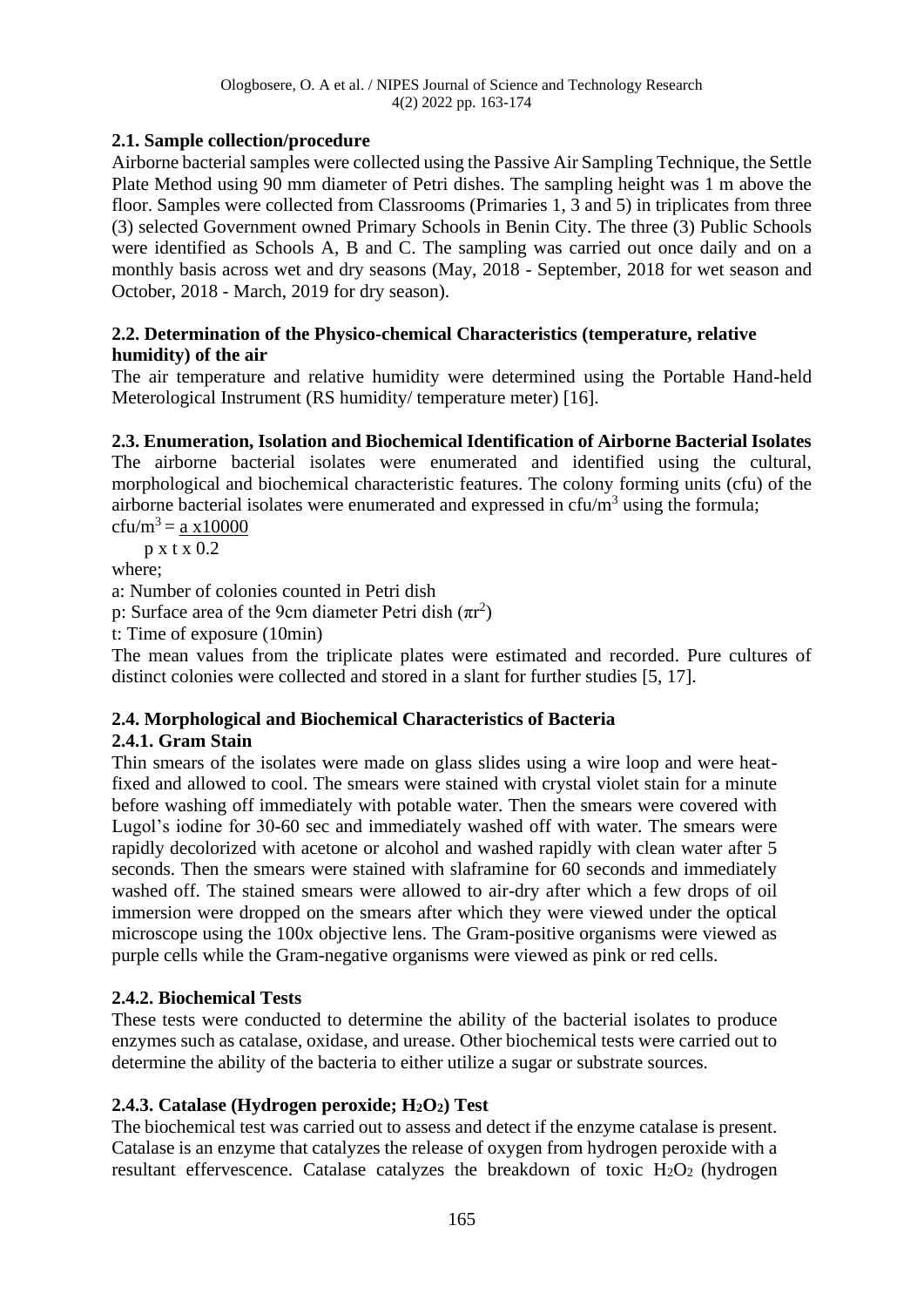peroxide) into water and oxygen, which are harmless. The enzyme is produced or expressed by all aerobic organisms and thus it is a useful test in differentiating members of the aerobic and anaerobic organisms.

**2.4.3. Procedural Methodology**: a drop of  $H_2O_2$  (3 %) is placed on a grease free slide to which a loopful of the bacteria isolate is applied. Positive catalase activity was shown by effervescence, while no effervescence indicates absence of the enzyme.

## **2.4.4. Oxidase Test**

The biochemical test is basically carried out to identify the presence of the artificial electron acceptor (cytochrome-c-oxidase), which is able to reduce oxygen. It is used to detect the presence of the enzyme in bacteria. That is, if certain oxidases which are required for the transportation of electrons between tetramethyl-p-phenylene-diamine (the redox dye) and electron donors in the bacteria are present or not.

**2.5. Procedure**: A whatman filter paper was soaked with a solution of 1% tetramethlyphenylene diamine hydrochloride. A 24 hours culture of the test isolate(s) was smeared onto the impregnated filter paper. The presence of a purple colour, indicated a positive result.

## **2.6. Test for Urea Hydrolysis (Urease Test)**

This was performed to show the capability of some bacteria to form an alkaline product (ammonia) via splitting urea under the influence or action of the enzyme urease.

**2.6.1. Procedure**: Urea was added to urease agar base before it was inoculated with the test organism in a slant. At optimum temperature incubation was done (37 $\mathrm{^{0}C}$ ) for 24-48 hrs. The development of an intense pink/red color is indicative of a positive results while negative results showed no colour."

#### **2.7. Indole Formation Test**

This biochemical test was performed to evaluate the capability of bacteria to produce indole via the hydrolysis of tryptophan. The spot indole test was used in this study to detect rapid indole producing organisms. This test is used to detect the presence of tryptophanase, an enzyme which catalyze the breakdown of tryptophan to release indole on reaction with cinnamaldehyde to produce a blue-green compound. When the enzyme is absent, there would be no colour production (indole negative).

**2.7.1. Procedure:** saturate the filter paper with 1% paradimethylaminocinnamaldehyde reagent. Use a loop to remove a colony of the culture to be tested from the agar surface and robbed on the surface of the filter paper already saturated with the reagent. Positive result is confirmed when a blue colour develop within 30 seconds. Most indole-producing organisms turn blue within 30 seconds to one minute. The development of a slightly pink coloration or none at all is indicative of a negative result.

## **2.8. Citrate Utilization Test (Simon Citrate Agar (SCA) Slant)**

SCA slants were used for this biochemical testing procedure. It is usually performed to evaluate the capability of the bacterium to utilize citrate as its sole carbon source. The biochemical medium contains sodium citrate (sole carbon source), bromothymol blue (indicator) as well as ammonium dihydrogen phosphate (nitrogen source).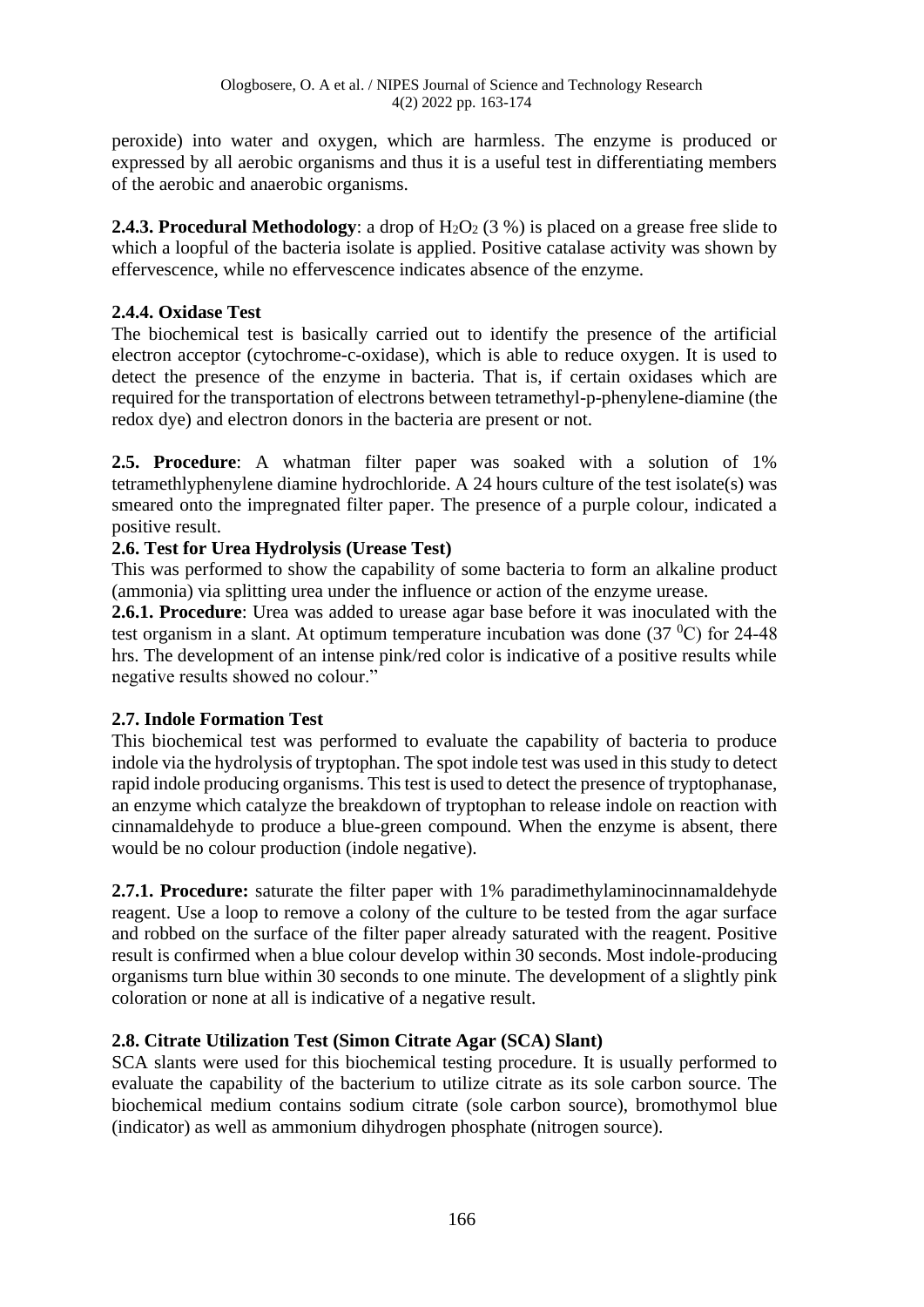**2.8.1. Procedure**: prepare the medium as a slant using a test tube and culture the bacteria isolates to be tested and allowed to stand for 24 hours in an incubator. Development of a blue colour indicates a positive reaction to citrate while no colour change or if the green colour of the medium is retained, indicates a negative reaction.

## **2.9. Statistical Analysis**

SPSS Statistics 21.0 software was used to evaluate data. Analysis of variance and unpaired students *t* test was used to statistically analyse the differences in physicochemical parameters of indoor air samples in Classrooms as well as seasonal variations of indoor air [18].

## **3.0. Results**

The results of the comparative analysis of temperature and humidity from selected Primary Schools in the wet and dry periods are shown in Table 1. It was observed that there was no statistical difference (*p>0.05*) in temperature between wet and dry period in the period of study. More so, there was also no statistical difference ( $p > 0.05$ ) between wet and dry periods in the period of study.

The results of the airborne bacterial population in the wet and dry seasons of the schools studied are presented in Fig.1 and 2. Fig. 1 presents the results of the airborne bacterial population, the mean airborne bacterial population in the wet season ranged from  $1.81 \pm 0.59$  x  $10^2$  cfu/m<sup>3</sup> to 6.31 $\pm$ 1.43 x 10<sup>2</sup> cfu/m<sup>3</sup> in School A, 2.36 $\pm$ 0.83 x 10<sup>2</sup> cfu/m<sup>3</sup> to 6.39 $\pm$ 0.76 x 10<sup>2</sup> cfu/m<sup>3</sup> in School B and  $4.40\pm1.02 \times 10^2$  cfu/m<sup>3</sup> to  $17.37\pm0.98 \times 10^2$  cfu/m<sup>3</sup>. The highest airborne bacterial population was recorded in School C  $(17.37 \pm 0.98 \times 10^2 \text{ c} \text{fu/m}^3)$  in the month of July, 2018, while the lowest airborne bacterial population was recorded in School A  $(1.81\pm0.59 \times 10^{2}$  $c$ fu/m<sup>3</sup>) in the month of May, 2018.

The mean airborne bacterial population in the dry season ranged from 1.70 $\pm$ 0.49 x 10<sup>2</sup> cfu/m<sup>3</sup> to 10.74 $\pm$ 0.99 x 10<sup>2</sup> cfu/m<sup>3</sup> in School A, 2.02 $\pm$ 0.32 x10<sup>2</sup> cfu/m<sup>3</sup> to 6.86 $\pm$ 0.57 x 10<sup>2</sup> cfu/m<sup>3</sup> in School B and  $2.69 \pm 1.07 \times 10^2$  cfu/m<sup>3</sup> to  $19.69 \pm 2.01 \times 10^2$  cfu/m<sup>3</sup> in School C (Fig. 2). The highest airborne bacterial population was recorded in School C and lowest airborne bacterial population was recorded in School A .

The comparative bacterial loads during the wet and dry periods are shown in Table 4. The lowest bacterial counts were recorded in School B in the wet period  $(3.39\pm0.49 \times 10^2 \text{ c} \text{fu/m}^3)$ while the highest bacterial count was obtained in school C in dry period  $(12.75\pm1.61 \times 10^{2}$  $cfu/m<sup>3</sup>$ ). In all primary schools studied, there was no significant difference in the bacteria loads  $(p>0.05)$  obtained across the dry and wet period of sampling.

Based on the cultural, morphological and biochemical tests, the following airborne bacterial isolates were identified; *Bacillus cereus*, *Pseudomonas aeruginosa*., *Staphylococcus aureus*, *Corynebacterium* spp., *Enterobacter* spp.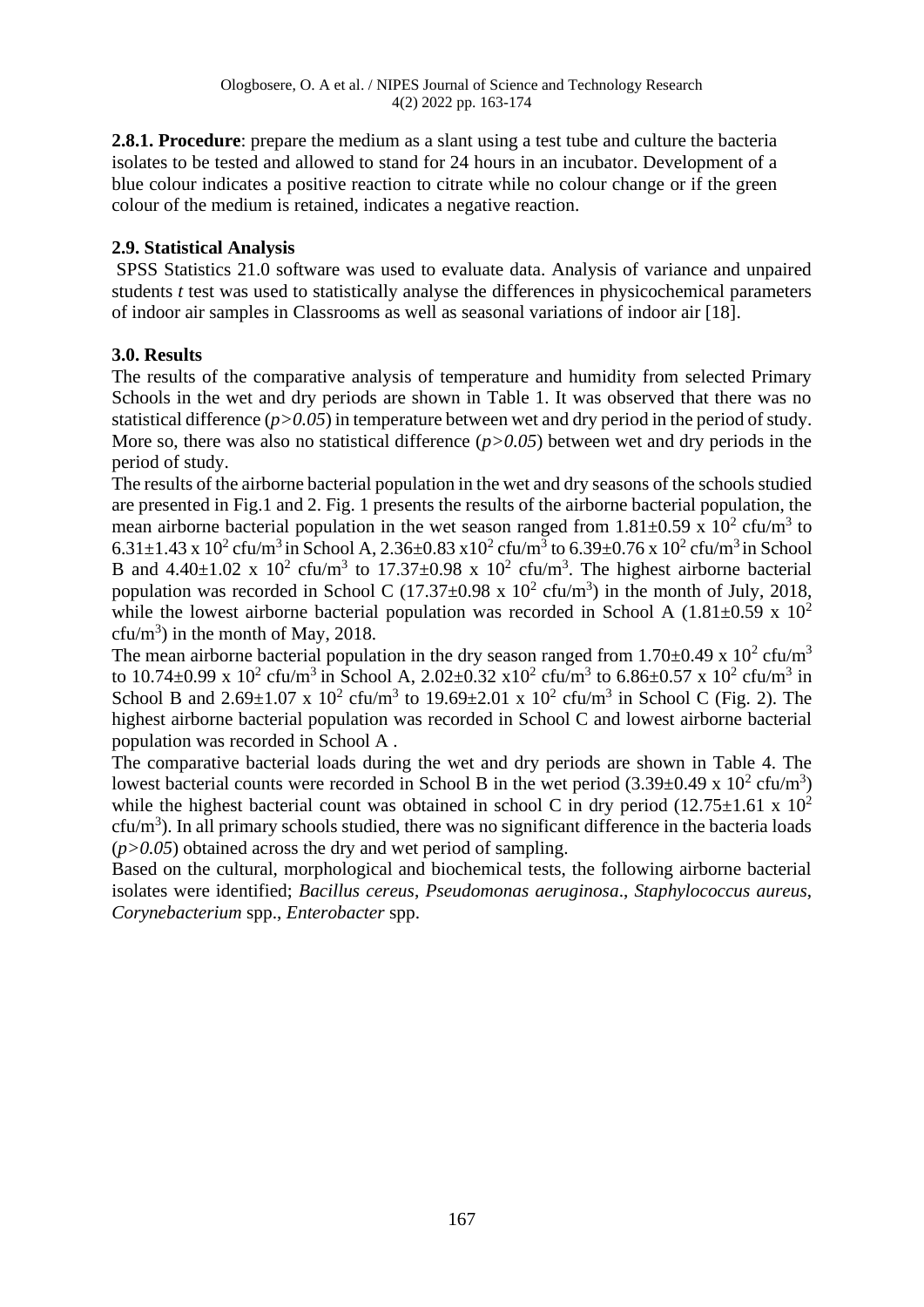|                            |           | <b>SCHOOLA</b>                |                               | <b>SCHOOL B</b>               |                               | <b>SCHOOL C</b>               |                               |
|----------------------------|-----------|-------------------------------|-------------------------------|-------------------------------|-------------------------------|-------------------------------|-------------------------------|
| Month                      | Class     | Temp. $\binom{0}{C}$          | Humidity $(\%)$               | Temp. $\binom{0}{C}$          | Humidity $(\%)$               | Temp. $\binom{0}{C}$          | Humidity $(\% )$              |
| <b>MAY</b>                 | Primary 1 | $34.60 \pm 0.00$ <sup>a</sup> | 63.34 $\pm$ 0.13 <sup>a</sup> | $32.30\pm0.00^a$              | $68.40{\pm}0.29^{a}$          | $34.92 \pm 0.97$ <sup>a</sup> | $66.92 \pm 0.15^a$            |
|                            | Primary 3 | $32.96 \pm 0.24^{b}$          | $71.08 \pm 0.31^{b}$          | $32.78 \pm 0.02$ <sup>a</sup> | $68.24 \pm 0.06^a$            | $33.00\pm0.000^b$             | $70.16 \pm 0.07^b$            |
|                            | Primary 5 | $33.20 \pm 0.00^{\circ}$      | $67.64 \pm 0.18$ <sup>c</sup> | $32.60 \pm 0.40^a$            | $68.34{\pm}0.08^{a}$          | $33.02 \pm 0.02^b$            | $66.22 \pm 0.13$ <sup>c</sup> |
| <b>JUNE</b>                | Primary 1 | $29.58 \pm 0.04^a$            | $75.58 \pm 0.07$ <sup>a</sup> | $28.60\pm0.05^a$              | $75.64 \pm 0.02$ <sup>a</sup> | $28.94 \pm 0.05^a$            | $81.74 \pm 0.09$ <sup>a</sup> |
|                            | Primary 3 | $30.68 \pm 0.02^b$            | 74.42 $\pm$ 0.10 <sup>b</sup> | $29.00 \pm 0.03^{b}$          | $77.64 \pm 0.42$ <sup>b</sup> | $29.90\pm0.00^b$              | $77.70 \pm 0.15^b$            |
|                            | Primary 5 | $30.60{\pm}0.00^{\circ}$      | 77.24 $\pm$ 0.13 $\degree$    | $29.98 \pm 0.02$ <sup>c</sup> | 74.24 $\pm$ 0.25 $\degree$    | 29.20 $\pm$ 0.03 $^{\circ}$   | $73.94 \pm 0.05$ <sup>c</sup> |
| <b>JULY</b>                | Primary 1 | 31.28±0.05                    | $72.52 \pm 0.15^a$            | $29.38 \pm 0.02^a$            | $77.48 \pm 0.52$ <sup>a</sup> | $27.72{\pm}0.04^{a}$          | 83.94 $\pm$ 0.13 <sup>a</sup> |
|                            | Primary 3 | $30.88 \pm 0.02$              | $74.26 \pm 0.20^b$            | $29.72 \pm 0.02^b$            | $75.08 \pm 0.09^b$            | 29.30 $\pm$ 0.03 <sup>b</sup> | $80.62 \pm 0.24^{b}$          |
|                            | Primary 5 | $30.02 \pm 0.02$              | $72.42 \pm 0.53$ <sup>a</sup> | $31.08 \pm 0.04$ <sup>c</sup> | $72.38 \pm 0.15$ °            | 29.84 $\pm$ 0.03 $^{\circ}$   | $73.36 \pm 0.03$ <sup>c</sup> |
| <b>SEPTEMBER Primary 3</b> | Primary 1 | $31.94 \pm 0.02$              | $73.36 \pm 0.61$ <sup>a</sup> | $33.96 \pm 0.02^a$            | $67.84 \pm 0.22$ <sup>a</sup> | $27.88 \pm 0.07$ <sup>a</sup> | $87.42 \pm 0.15^a$            |
|                            |           | 32.00±0.00                    | $71.76 \pm 0.22$ <sup>b</sup> | $33.30\pm00^b$                | $70.18 \pm 0.13^{b}$          | $29.42 \pm 0.04^b$            | $86.28 \pm 0.21^{b}$          |
|                            | Primary 5 | 31.88±0.02                    | $72.30\pm0.23^{ab}$           | $33.02 \pm 0.02$ <sup>c</sup> | $71.36 \pm 0.36$ <sup>c</sup> | $30.30\pm0.00^{\circ}$        | $75.54 \pm 0.13$ <sup>c</sup> |

Table 1. Physicochemical parameters of indoor air quality of primary schools (classrooms) in raining period (May –September 2018)

Key: same alphabets across columns indicate no significant difference (*p>0.05*)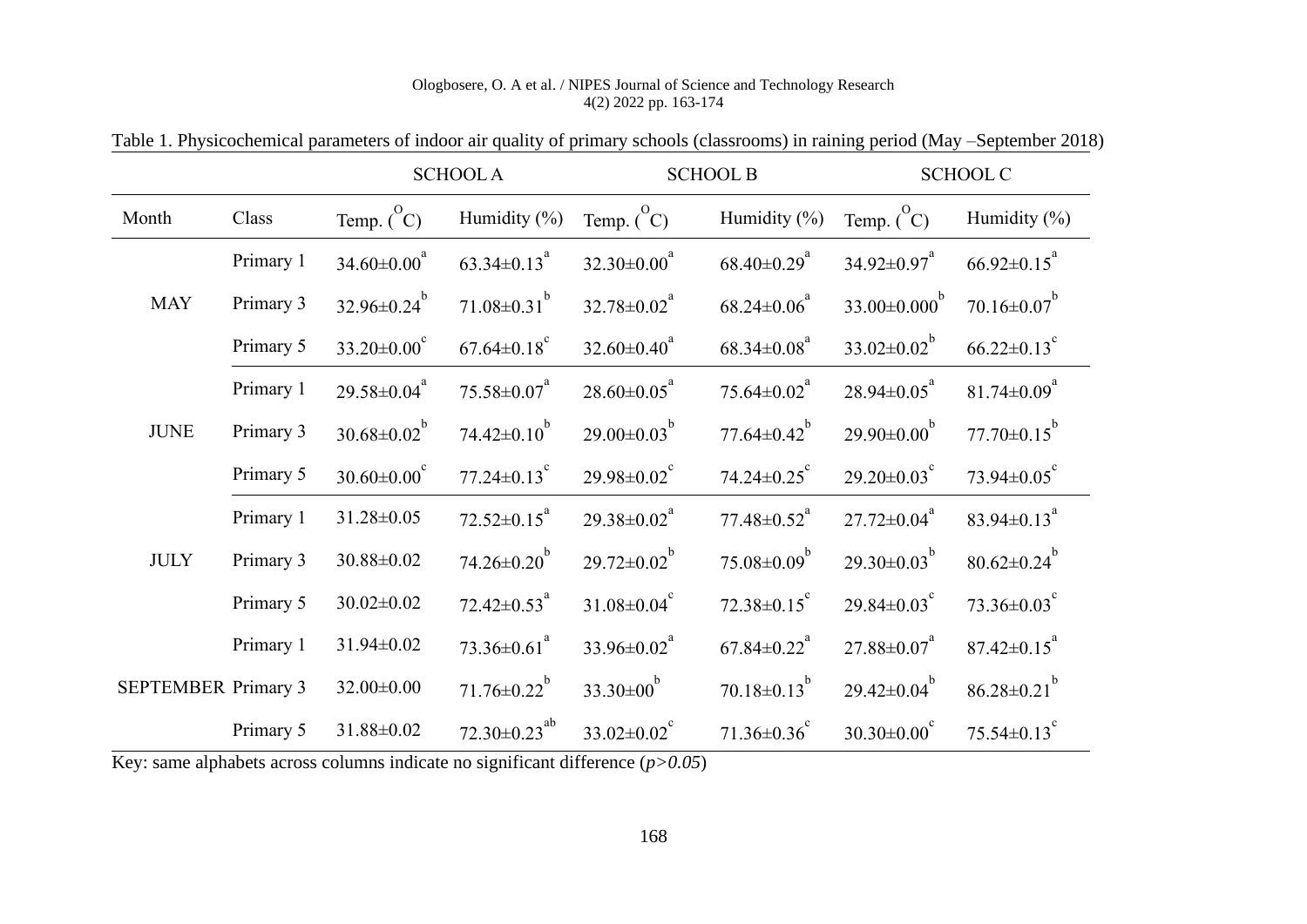|                 |           | <b>SCHOOL A</b>               |                               | <b>SCHOOL B</b>               |                               | <b>SCHOOL C</b>               |                               |
|-----------------|-----------|-------------------------------|-------------------------------|-------------------------------|-------------------------------|-------------------------------|-------------------------------|
| Month           | Class     | Temp. $(^{O}C)$               | Humidity (%)                  | Temp. $(^OC)$                 | Humidity (%)                  | Temp. $(^OC)$                 | Humidity (%)                  |
| <b>OCTOBER</b>  | Primary 1 | $28.06 \pm 0.14$ <sup>a</sup> | $92.56 \pm 0.19^a$            | $30.18 \pm 0.02^a$            | $79.48 \pm 0.20^a$            | $28.06 \pm 0.14$ <sup>a</sup> | $92.56 \pm 0.19^a$            |
|                 | Primary 3 | $31.06 \pm 0.25^b$            | 79.34 $\pm$ 0.42 <sup>b</sup> | $30.48 \pm 0.02^b$            | $77.60 \pm 0.05^{\rm b}$      | $30.06 \pm 0.03^b$            | $83.06 \pm 0.09^b$            |
|                 | Primary 5 | $31.76 \pm 0.25$ <sup>c</sup> | $79.08 \pm 0.18^{b}$          | $30.62 \pm 0.84$ c            | $78.64 \pm 0.03$ c            | $30.20 \pm 0.00^b$            | $76.48 \pm 0.02$ <sup>c</sup> |
|                 | Primary 1 | $35.38 \pm 0.58$ <sup>a</sup> | $70.06 \pm 0.38$ <sup>a</sup> | $30.98 \pm 0.02^a$            | $82.58 \pm 0.09^a$            | $30.98 \pm 0.02^a$            | $81.90 \pm 0.31$ <sup>a</sup> |
| <b>NOVEMBER</b> | Primary 3 | $34.60 \pm 0.45^b$            | $71.40 \pm 0.12^b$            | $31.34 \pm 0.03^b$            | $80.72 \pm 0.15^b$            | $30.92 \pm 0.05^a$            | $82.16 \pm 0.36^a$            |
|                 | Primary 5 | $34.30\pm0.00^{\circ}$        | $68.52 \pm 0.12$ <sup>c</sup> | $31.66 \pm 0.03$ c            | $79.60 \pm 0.31$ c            | $31.12 \pm 0.02^b$            | $78.10 \pm 0.06^b$            |
| <b>JANUARY</b>  | Primary 1 | $31.52 \pm 0.04^a$            | $71.32{\pm}0.08^{a}$          | $32.40 \pm 0.00^a$            | $70.36 \pm 0.09^a$            | $30.18 \pm 0.05^a$            | $72.40 \pm 1.63$ <sup>a</sup> |
|                 | Primary 3 | $31.68 \pm 0.07^b$            | $72.96 \pm 0.16^b$            | $32.74 \pm 0.11^b$            | $70.60 \pm 0.20$ <sup>a</sup> | $30.641 \pm 0.05^b$           | $77.76 \pm 1.11^b$            |
|                 | Primary 5 | $31.76 \pm 0.25^{b}$          | $72.90\pm0.06^b$              | $33.18 \pm 0.02$ <sup>c</sup> | $65.96 \pm 0.05^{\rm b}$      | $31.48 \pm 0.02$ <sup>c</sup> | $72.14 \pm 0.14$ <sup>a</sup> |
| <b>FEBRUARY</b> | Primary 1 | $31.58 \pm 0.02^a$            | $62.36 \pm 0.09^a$            | $32.66 \pm 0.25^a$            | $57.62 \pm 0.09^a$            | $30.80 \pm 0.06^{ab}$         | $61.18 \pm 0.35$ <sup>a</sup> |
|                 | Primary 3 | $32.00\pm0.00^b$              | $62.12 \pm 0.06^4$            | $32.40 \pm 0.00^b$            | $61.18 \pm 0.12^b$            | $30.70 \pm 0.00^a$            | $62.86 \pm 0.24$ <sup>a</sup> |
|                 | Primary 5 | $32.00 \pm 0.00^b$            | $62.32 \pm 0.11$ <sup>a</sup> | $32.54 \pm 0.25$ <sup>c</sup> | $60.80 \pm 0.26^b$            | $30.88 \pm 0.02^b$            | $66.50 \pm 1.31^b$            |
| <b>MARCH</b>    | Primary 1 | $31.86 \pm 0.03$ <sup>a</sup> | $74.52{\pm}0.05^a$            | $32.66 \pm 0.25^{\text{a}}$   | 73.28±0.04 <sup>a</sup>       | $30.5 \pm 0.00^a$             | $77.08 \pm 0.09^{\mathrm{a}}$ |
|                 | Primary 3 | $32.40\pm0.03^{b}$            | $76.58 \pm 0.16^b$            | $32.64 \pm 0.25^{\text{a}}$   | $75.96 \pm 0.76^b$            | $30.76 \pm 0.51^b$            | $79.60 \pm 0.37^b$            |
|                 | Primary 5 | $32.10{\pm}0.05^{\circ}$      | $75.84 \pm 0.13$ <sup>c</sup> | $33.02 \pm 0.20^b$            | $72.20 \pm 0.06^a$            | $30.14 \pm 0.00$ <sup>c</sup> | $74.58 \pm 0.21$ c            |

Table 2. Physicochemical parameters of indoor air quality of primary schools (classrooms) in Dry period (October 2018 to March 2019)

Key: same alphabets across columns indicate no significant difference  $(p>0.05)$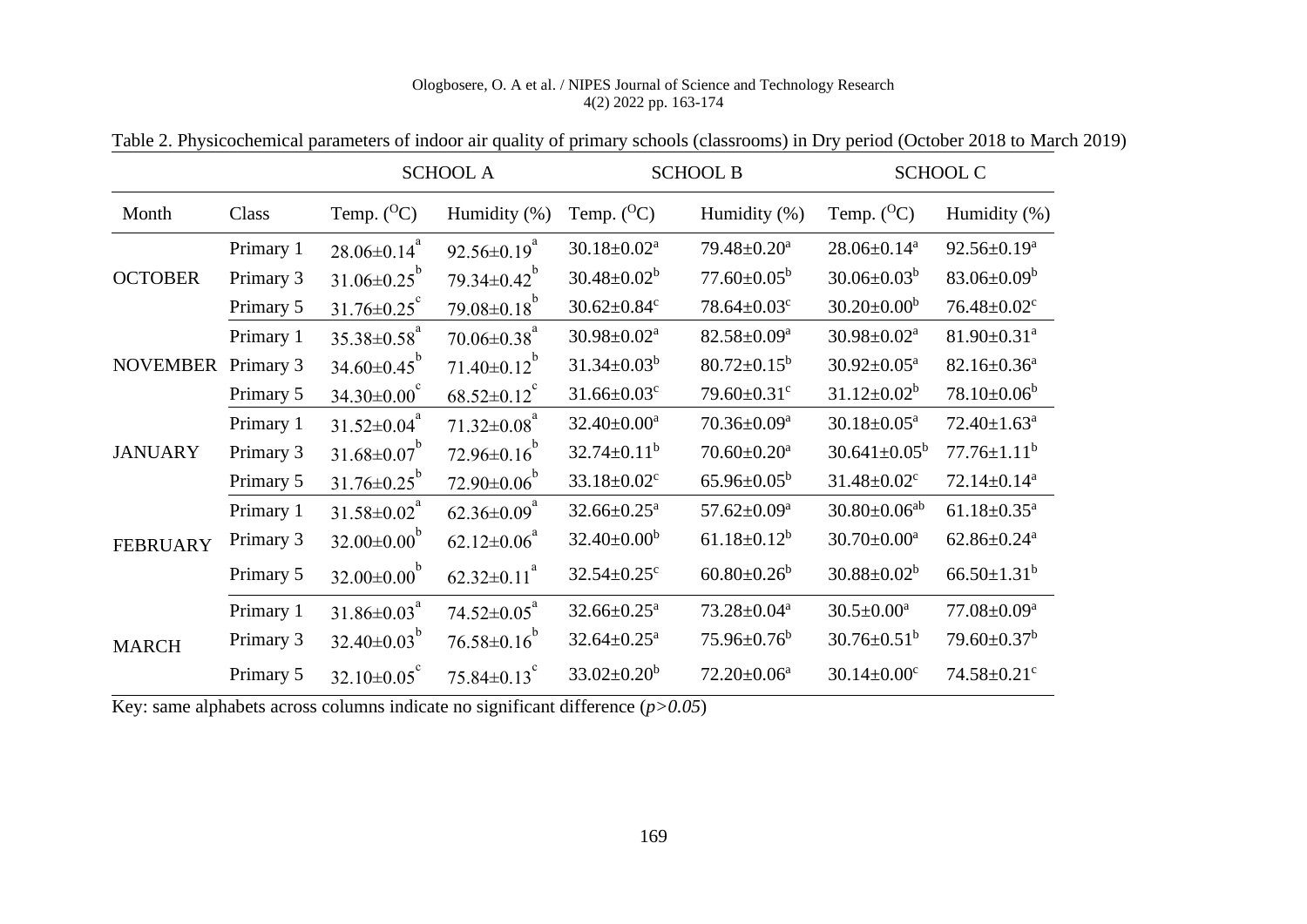Table 3. Comparative analysis of temperature and relative humidity in the Primary Schools in the wet and dry periods

|                 |                  | Temperature      |                  |         | <b>Relative Humidity</b> |                  |         |
|-----------------|------------------|------------------|------------------|---------|--------------------------|------------------|---------|
| Primary Schools | Classes          | Wet period       | Dry period       | p value | Wet period               | Dry period       | p value |
| <b>SCHOOL A</b> | Pry 1            | $31.85 \pm 1.04$ | $31.68 \pm 1.16$ | 0.918   | $71.20 \pm 2.69$         | $68.16 \pm 1.83$ | 0.798   |
|                 | Pry 3            | $31.63 \pm 0.53$ | $32.34 \pm 0.60$ | 0.415   | $72.88 \pm 0.86$         | $72.48 \pm 0.94$ | 0.910   |
|                 | Pry <sub>5</sub> | $31.42 \pm 0.72$ | $32.38 \pm 0.48$ | 0.285   | $72.41 \pm 1.96$         | $71.73 \pm 2.93$ | 0.862   |
| <b>SCHOOL B</b> | Pry 1            | $31.06 \pm 1.25$ | $31.77 \pm 0.51$ | 0.582   | $72.34 + 2.47$           | 72.66+4.34       | 0.954   |
|                 | $Pry_3$          | $31.20 \pm 1.08$ | $31.92 \pm 0.44$ | 0.522   | $72.78 \pm 2.17$         | $73.21 \pm 3.43$ | 0.924   |
|                 | Pry <sub>5</sub> | $31.85 \pm 0.07$ | $32.20 \pm 0.48$ | 0.672   | $70.58 \pm 0.87$         | $71.44 \pm 3.62$ | 0.843   |
|                 | Pry 1            | $29.87 \pm 1.71$ | $30.17 \pm 0.52$ | 0.886   | $79.25 \pm 4.15$         | $77.02 \pm 5.18$ | 0.757   |
| <b>SCHOOL C</b> | Pry <sub>3</sub> | $30.40 \pm 0.88$ | $30.49 \pm 0.17$ | 0.911   | $78.69 \pm 3.36$         | $77.08 \pm 3.68$ | 0.763   |
|                 | Pry <sub>5</sub> | $30.58 \pm 0.84$ | $30.76 \pm 0.26$ | 0.824   | $72.25 \pm 2.70$         | $73.56 \pm 2.03$ | 0.668   |

Wet period = May, 2018, June, 2018, July, 2018 and Sept., 2018; Dry period =Oct., 2018 and Nov., 2018, Jan., 2019 - Mar., 20

Table 4: Comparative analysis of the bacterial load during the wet and dry periods

| <b>Primary Schools</b> | Class            | Wet period       | Dry period       | p value |
|------------------------|------------------|------------------|------------------|---------|
| <b>SCHOOL A</b>        | Pry <sub>1</sub> | $4.44 \pm 1.04$  | $6.20 \pm 1.48$  | 0.362   |
|                        | $Pry_3$          | $3.96 \pm 0.86$  | $5.25 \pm 1.38$  | 0.453   |
|                        | Pry <sub>5</sub> | $3.91 \pm 0.81$  | $4.42 \pm 1.29$  | 0.753   |
| <b>SCHOOL B</b>        | Pry <sub>1</sub> | $4.60 \pm 0.72$  | $4.18 \pm 0.14$  | 0.656   |
|                        | $Pry_3$          | $5.14 \pm 0.82$  | $4.18 \pm 0.73$  | 0.414   |
|                        | Pry <sub>5</sub> | $3.39 \pm 0.49$  | $3.88 \pm 0.63$  | 0.559   |
|                        | Pry <sub>1</sub> | $10.42 \pm 2.61$ | $12.75 \pm 1.61$ | 0.481   |
| <b>SCHOOL C</b>        | Pry <sub>3</sub> | $6.72 \pm 0.81$  | $11.60 \pm 2.91$ | 0.172   |
|                        | Prv <sub>5</sub> | $5.48 \pm 0.52$  | $6.84 \pm 1.62$  | 0.463   |

KEY: Wet period = May, 2018, June, 2018, July, 2018 and Sept., 2018; Dry period = Oct., 2018, Nov., 2018, Jan., 2019 - Mar.,2019



Figure 1: Mean airborne bacterial counts ( $cfu/m<sup>3</sup>$ ) in Primary Schools A, B and C in the wet period (May, 2018, June, 2018, July, 2018 and September, 2018)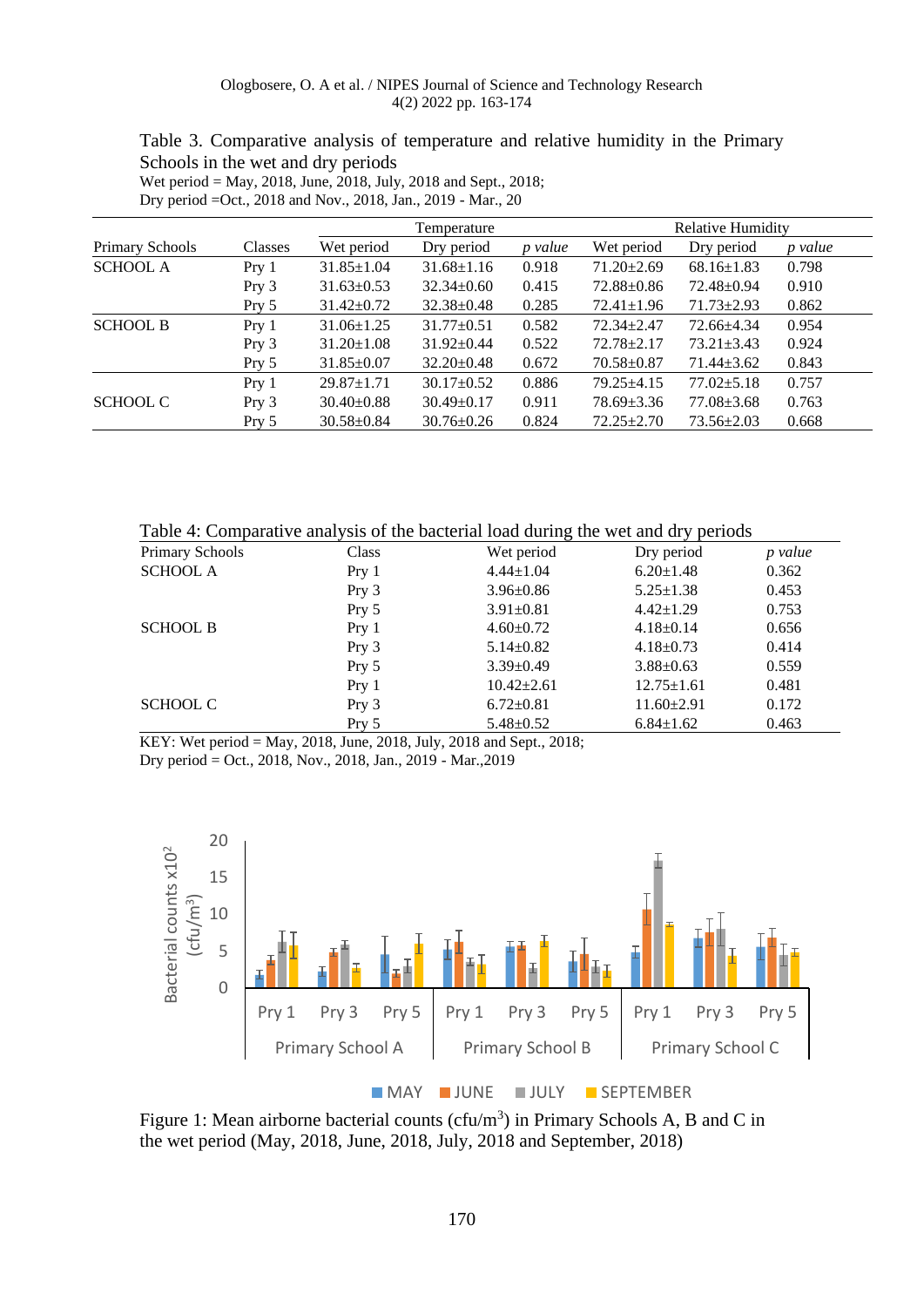Ologbosere, O. A et al. / NIPES Journal of Science and Technology Research 4(2) 2022 pp. 163-174



Figure 2: Mean airborne bacterial counts (cfu/m<sup>3</sup>) in Primary Schools A, B and C in the dry period (Oct., 2018, Nov., 2018, Jan., 2019, Feb., 2019 and Mar., 2019)

#### **3.1. Discussion**

The results of the meteorological parameters during the wet season revealed temperature  $({}^{0}C)$ , to range from 27.72±0.04 to 34.2±0.97. The lowest and highest values were recorded in School C. In the dry season, the temperature ( $^{0}$ C) ranged from 28.06 $\pm$ 0.14 to 35.38 $\pm$ 0.58 and the lowest and highest temperature were recorded in School A. The relative humidity (%) ranged from 63.34±0.13 to 87.42±0.15 in the wet season with the lowest and highest values were recorded in Schools A and C respectively. The results of the relative humidity in the dry season ranged from 57.62±0.09 to 92.56±0.19. The lowest value was observed in school B while the highest value was observed in School C. it was observed all through the periods of sampling that temperature and relative humidity were however related as it was found that an increase in one lead to a decrease in the other. This finding was in agreement with the reports of Yassin [19], who reported that the relative humidity and temperature are closely associated and with special reference to microbial growth, lower temperature correlates with higher humidity which in turn favours microbial growth. Similarly, the same trend for temperature and relative was observed in the report of Bragoszewska [20] who studied the influence of meteorological factors on the level and characteristics of culturable bacteria in the air in Gliwice, Upper Silesia, Poland. It was reported that an increase in temperature always correlated with a decrease in relative humidity and vice versa.

The microbiological components of these parameters with their corresponding effect on human health has also been profiled in literatures. Several authors have reported the effect of meteorological factors on the growth and survivability of bacteria in the environment. Meteorological conditions, including temperature, wind velocity and relative humidity, are among the most important factors influencing the concentrations of outdoor bacteria as well as their indoor counterparts including fungi species [21, 22, 23, 24, 25]. This is possibly very true to its core because of the role played by temperature and relative humidity on the growth and proliferation of bacteria and other microorganisms. Moreso, high water activity is typically favourable for bacterial growth because the bacteria can absorb this water from their living substrates for metabolism. In addition, high relative humidity may result in the clumping of the cells, which possibly increases odds of cell survival [26]. The microbial activity of bioaerosols will be inhibited if the RH is too low because a dry environment depresses the metabolism and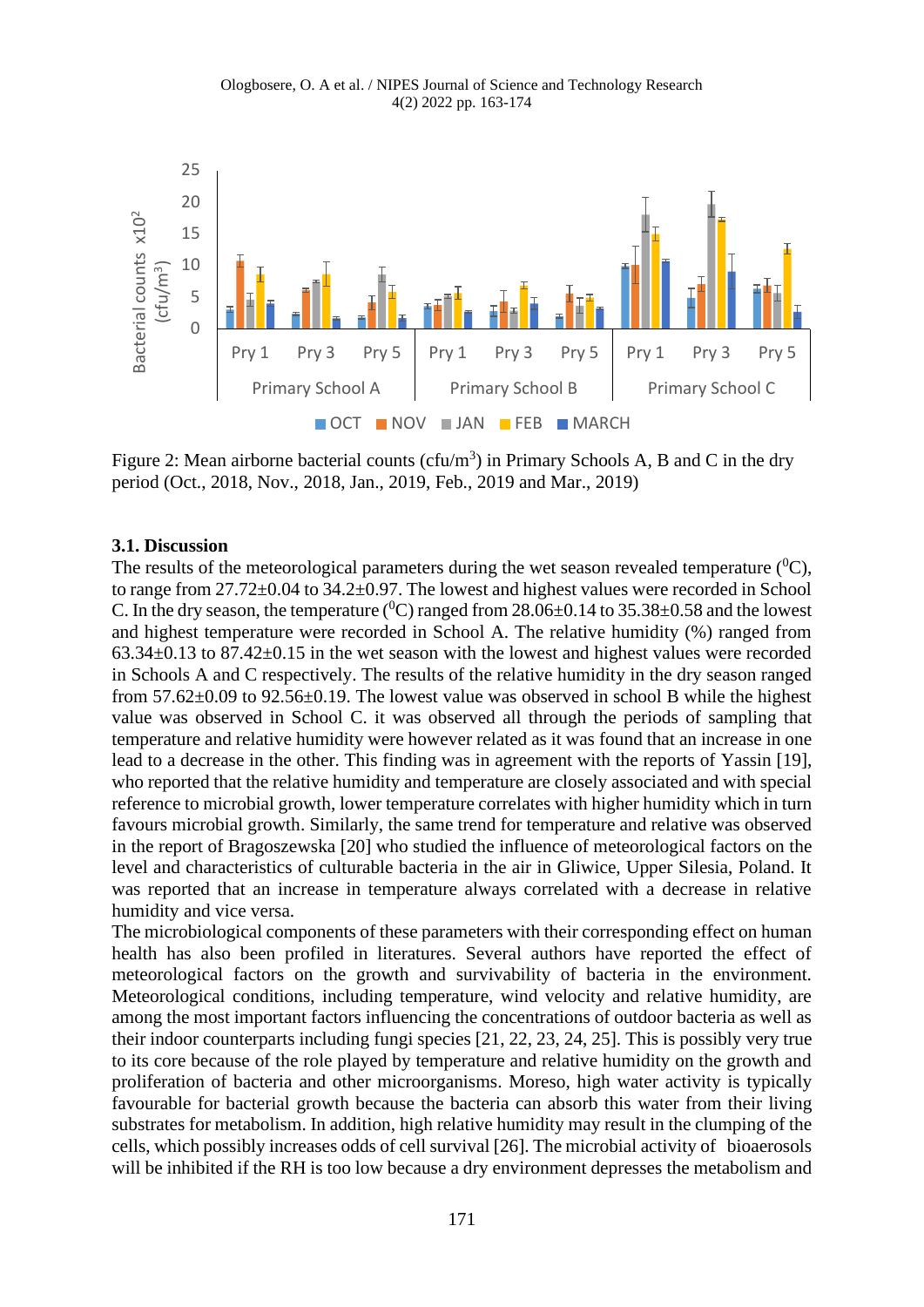physiological activities of microorganisms [20]. The relative humidity and temperature of the selected schools in the seasons evaluated were found to favor the growth of bacteria in the indoor air of selected school's classrooms. The results obtained in this study is in line with several reports, which confirms that relative humidity positively correlates with bacterial aerosol concentrations; however, this relationship was only statistically significant in winter  $(0.476; p\ 0.05)$  according to Bragoszewska [20]. More so, Yassin [19] reported a similar opinion about the role played by relative humidity and temperature on the corresponding bacteria or microbial population in the indoor and outdoor air environment. The seasonality of the concentration of bacteria in the indoor air environment as evaluated in this study was also found to be in concert with several reports in literatures. Technically speaking, between dry and wet seasons of sampling, the lowest bacterial count was observed in school B in the Wet Season (3.39 $\pm$ 0.49 x 10<sup>2</sup> cfu/m<sup>3</sup>) and the highest count was obtained in school C during the dry season (12.75 $\pm$ 1.61 x 10<sup>2</sup> cfu/m<sup>3</sup>). In all schools assessed, there was no significant difference in the bacteria loads (*p>0.05*) obtained across the dry and wet seasons. Following the aforementioned results of the bacterial burden, it can be inferred that the classrooms had intermediate degree of contamination (between  $100 - 500$  cfu/m<sup>3</sup>) to high bacterial degree of contamination  $(500 - 2000 \text{ cfu/m}^3)$  as delineated by European Commission 1993 and Commission of the European Communities (2008). The values obtained in this study from the Primary Schools is in concert with several reports in literatures on the bacteriological indoor air quality. Shahida [27] monitored the indoor bacterial and fungi air quality at different Nurseries and Day Care Centres and reported intermediate degree of contamination as counts were above 500 cfu/m<sup>3</sup>, within the range of 730 - 3330 cfu/m<sup>3</sup>. Similar results were also obtained from the study carried out by Fang [28], who evaluated the characteristics and concentration distribution of culturable bacteria in residential homes in China. It was reported that, few homes had very low level of bacterial contamination ( $<$  50 cfu/m<sup>3</sup>), majority of the homes in the study had intermediate contamination level which were similar to the report obtained in this study. More so, Brągoszewska [29] evaluated the microbiological indoor air quality of office building and made similar observations which were in agreement with the results obtained in this study. They reported that bacterial quality of office buildings in Upper Silesia, Poland where within 100 cfu/m<sup>3</sup> to 1000 cfu/m<sup>3</sup>, this can be interpreted as having low to intermediate level of bacterial contamination. Furthermore, Ekhaise [30] also made similar observation in their study, in the hospital environment in Benin City and reported that that most indoor environment assessed were found to have intermediate level of contamination. Similarly, the results obtained by Kunwar [31] also supported the findings in this study as the bacteriological assessment of indoor air quality of different hospitals in Kathmandu District in Nepal, revealed some indoor air to have intermediate to very high level of bacterial contamination*.* However, the results by Al-Mijalli [32] about how the bacterial counts was more in classrooms with higher student population were in perfect consonance with the results obtained in this study as higher bacterial counts were reported in School C which had more pupils in the classrooms than the other Schools assessed.

#### **4.0. Conclusion**

The indoor air environment of classrooms is sacrosanct to the wellbeing of the pupils and as such care should be taken to ensure that clean and bright air be made available via proper ventilation measures in the public schools. Monitoring of the indoor air quality of primary schools in Benin City is of utmost importance as it has been found that the health of the child will be greatly influenced by the quality of the indoor air which is being inhaled.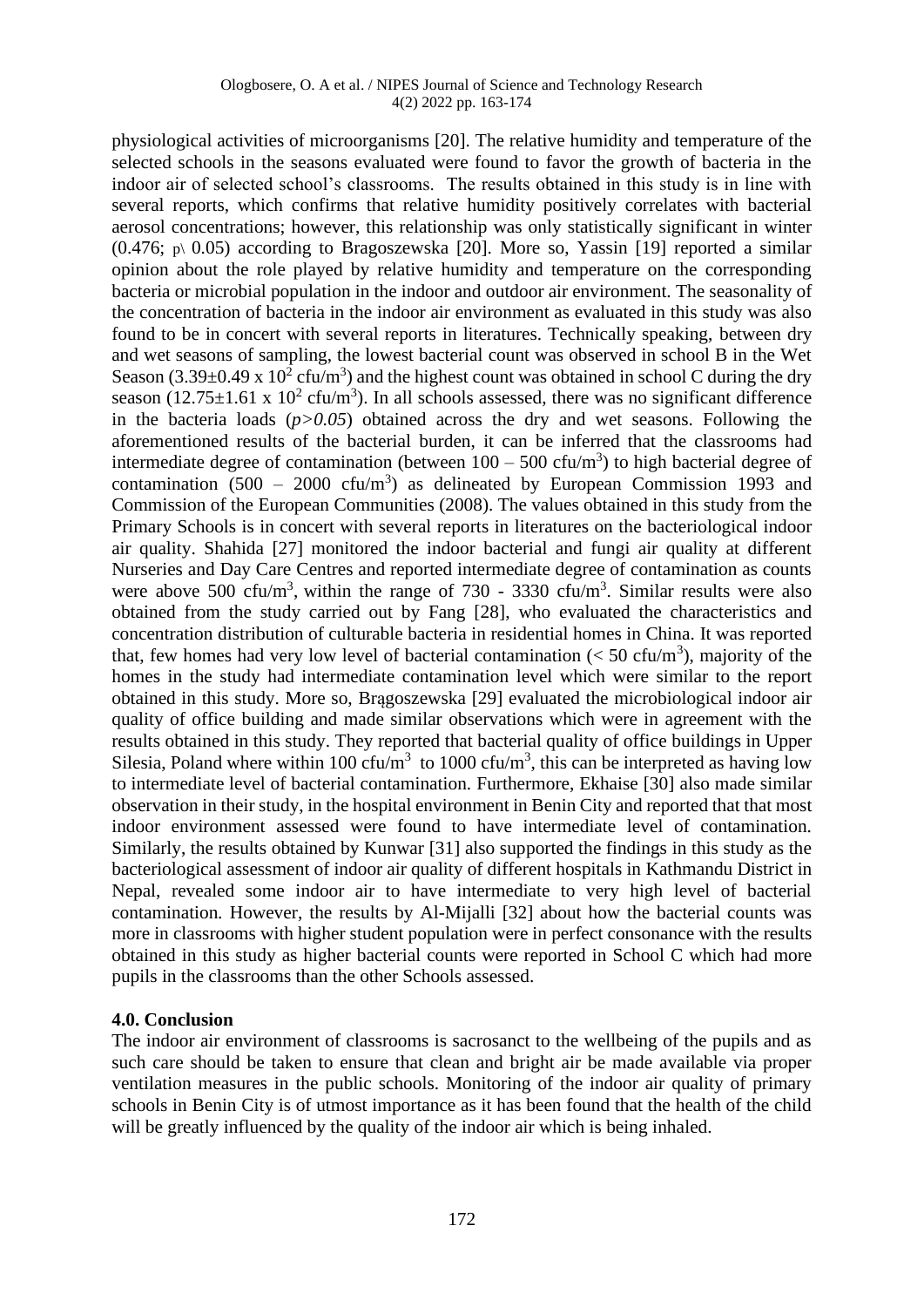#### **References**

- [1] Radojevic, M. and Bashkin, V. N. (2007). Practical Environmental Chemistry. The royal society of chemistry, London, UK 471pp.
- [2] Dowes, J., Thorne, P., Pearce, N. and Heederick, D. (2003). Bioaerosol health effects and exposure assessement: Progress and Prospects. *Annals of Occupational Hygiene* **47**(3):187-200.
- [3] Loftness, V., Hakkinen, B., Adan, O. and Nevalainen, A. (2007). Elements that contribute to healthy building design. *Environmental Health Perspectives* **115**(6): 965-970.
- [4] Hospodsky, D., Qian, J., Nazaroff, W. W., Yamamoto, N., Bibby, K. and Rismani-Yazdi, H. (2012). Human occupancy as a source of indoor airborne bacteria. PLoS One 7:e34867
- [5] Hayleeyesus, F. S. and Manaye, A. M. (2014). Microbiological Quality of Indoor Air in University Libraries. *Asian Pacific Journal of Tropical Biomedicine* **4**(1): S312-S317.
- [6] Ekhaise, F. O., Isitor, E. E., Idehen, O. and Emoghene, O. A. (2010). Airborne microflora in the atmosphere of a hospital environment of University of Benin Teaching Hospital (UBTH), Benin City. *World Journal of Agricultural Science* **6**(2):166-170.
- [7] Sheik, G. B., Rheam, A. I., Shehri, Z. S. and Otaibi, O. B. (2015). Assessment of bacteria and fungi in air from college of applied medical sciences at AD-Dawadmi, Saudi Arabia. *International Research Journal of Biological Sciences* **4**(9): 48-52.
- [8] Hsu, S. I., Ito, K., Kendall, M. and Lippmann, M. (2012). Factors affecting personal exposure to thoracic and fine particles and their components. *Journal of Exposure Science and Environmental Epidemiology* **22**(5): 439-447.
- [9] World Health Organization (WHO). (2009). Guidelines for indoor air quality: Dampness and Mould. Copenhagen, Denmark 248pp.
- [10] Awad, A. H. and Farag, S. A. (1999). An indoor bio-contaminants air quality. *International Journal of Environmental Health Research* 9: 313-319.
- [11] Fabian, M. P., Miller, S. L., Reponen, T. and Hernandez, M. T. (2005). Ambient bioaerosol indices for indoor air quality assessments of flood reclamation. *Journal of Aerosol Science* **36**: 763-766.
- [12] Stryjakowska, S., Piotraszewska, M., Pajak A., Szyszka A., Nowicki, M. and Filipiak, M. (2007). Microbiological quality of Indoor air in University rooms. *Polish Journal of Environmental Studies* **16**(2): 623-632.
- [13] Sattar, S. A. and Ijaz, M. K.(1987). Spread of Viral infections by aerosols. *Critical Reviews in Environmental Control* **17**: 89-131.
- [14] Almeida, S. M., Canha, N., Silva, A., Freitas, M.C., Pagas, P., Alves, C., Evtyugina, M and Pio, C. A. (2010). Children exposure to air particulate matter in indoor of Lisbon primary schools. *Atmospheric Environment* **45** (40): 7594 -7599.
- [15] Ekhaise, F. O. (2018). Microbes, Man and the Environment: The Constant Interactions. 197th Inaugural Lecture Series of University of Benin, Thursday 26<sup>th</sup> April, 2018. University of Benin Press, Ekehuan Campus, University of Benin, Benin City. 107pp.
- [16] Ukpebor, J. E., Ukpebor. E. E. and Ekhaise, F. O. (2006). Nitrogen oxide distribution and the bacterial load in air around a composting activity. *Estudos de Biologia* **28**: 27- 33.
- [17] Cheesebrough, M. (2006). Distinct Laboratory Practice in Tropical Countries. Part 2. (2<sup>nd</sup> Ed). Cambridge University Press, New York, United States. 442pp.
- [18] Ogbeibu, E.A. (2005). *Biostatistics*: *A Practical Approach to Research and Data Handling.* Mindex Publishers, Benin City. 264pp.
- [19] Yassin, M. F. and Almouqatea, S. (2010). Assessment of airborne bacteria and fungi in an indoor and outdoor environment. *International Journal of Science and Technology* **7**: 535-544
- [20] Bragoszewska, E. and Pastuszka, J. S. (2018). Influence of meterological factors on the level and characteristics of culturable bacteria in the air in Gilwice, Upper Silesia, (Poland). *Aerobiologia* **3**: 241- 255
- [21] DiGiorgio, C., Krempff, A., Guirand, H., Binder, P.,Tiret, C. and Dumenil, G. (1996). Atmospheric pollution by airborne microorganisms in the city of Marseilles. *Atmospheric Environment* **30**(1): 155-160.
- [22] Jones, A. M. and Harrison, R. M. (2004). The effects of meterological factors on atmospheric bioaerosols concentrations. *Science of the Total Environment* **326**(1-3): 151-180.
- [23] Lighthart, B., Shaffer, B. T., Frisch, A.S. and Paterno, D. (2009). Atmospheric culturable bacteria associated with meteorological conditions at a summertime site in thr mid-Willamette Valley, Oregon. *Aerobiologia* **25**(4): 285.
- [24] Mouli, P. C., Mohan, S. V. and Reddy, S. J. (2005). Assessment of microbial (bacteria) concentrations of ambient air at semi-arid urban region: influence of meteorological factors. *Applied Ecology and Environmental Research* **3**(2): 139-149.
- [25] Wu, Y. H., Chan, C. C., Chew, G. L., Shih, P. W., Lee, C. T. and Chao, H. J. (2012). Meteorological factors and ambient bacterial levels in a subtropical urban environment. *International Journal of Biometeorology* **56**(6): 1001- 1009.
- [26] Kallawicha, K., Lung, S. C., Chuang, Y. C., Wu, C. D., Chen, T. H., Tsai, T. J. and Chao, H. J. (2015). Spatiotemporal distribution and land-use regression models of ambient bacteria and endotoxins in the Greater Taipei Area. *Aerosol and Air Quality Research* **15**: 1448-1459.
- [27] Shahida, N., Hasnah, S., Shuhaili, S., Syamzany, A. and Mohd-Shukri, M. A. (2017). Indoor airborne bacteria and fungi at different background area in nurseries and daycare centres environments. *Journal clean WAS* **1**: 35-38.
- [28] Fang, Z., Onyang, Z., Zheng, H., Wang, X. and Hu, L. (2007). Culturable airborne bacteria in outdoor environments in Beijing, China. *Microbial Ecology* **54**(3): 487-496